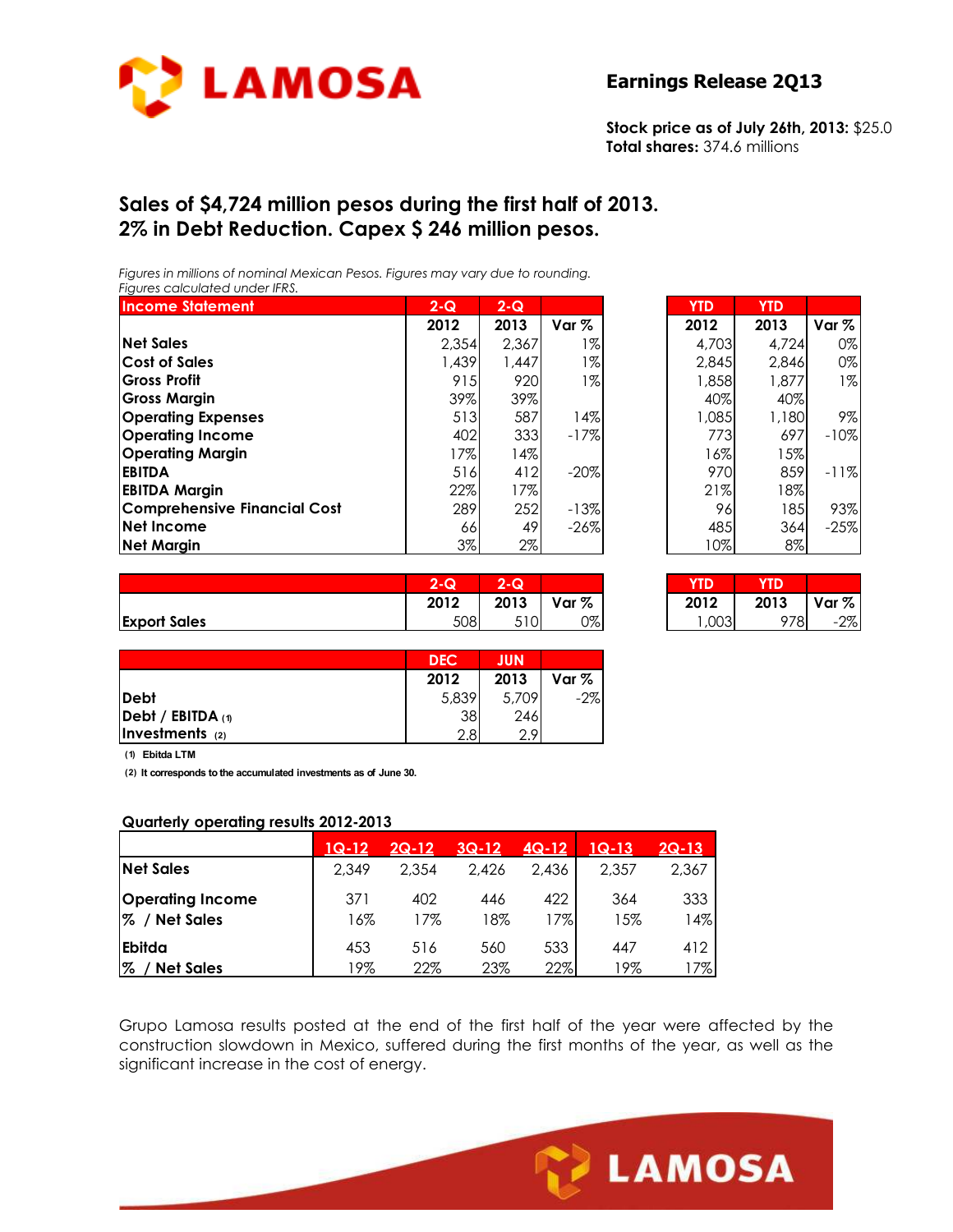

**San Pedro Garza García, Nuevo Leon, Mexico, July 26th, 2013.** Grupo Lamosa, announces its results related to the second quarter of 2013.

*Figures in million of Mexican Pesos. Figures may vary due to rounding.* 

## **SALES**

Consolidated sales for the first six months of the year ascended to \$ 4.724 million pesos, slightly higher than the \$ 4.703 million Pesos recorded during the first half of 2012. The loss in the strength of demand is due to a lower economic growth scenario, in relation to the expectations held earlier this year, as well as to lower public spending that has affected the building sector in our country.



# **EXPORT SALES**

Export sales reached by Grupo Lamosa during the first half of the year amounted to \$ 978 million Pesos, up 2% lower than export sales \$1.003 million recorded during the same period of 2012. The reduced export earnings are explained by a reduction in sales to South America, and the appreciation of 4% showed by the peso against the U.S.A. dollar during the first six months of the current year.

Ī





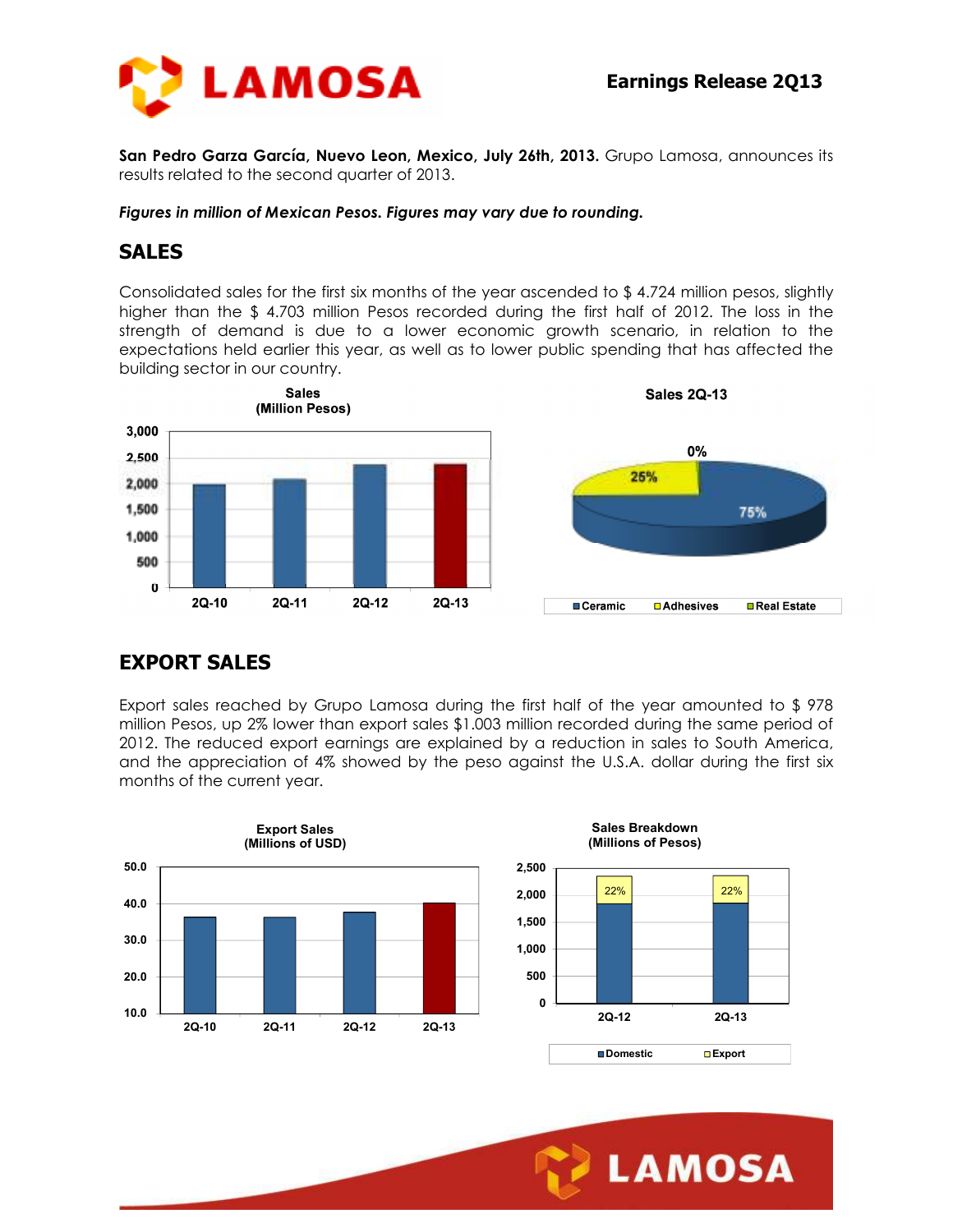

#### **PERFORMANCE PER BUSINESS SEGMENT**

|                           | <b>Ceramics</b> |            |        | <b>Adhesives</b> |          |            | <b>Real Estate</b> |          |            |          |        |            |
|---------------------------|-----------------|------------|--------|------------------|----------|------------|--------------------|----------|------------|----------|--------|------------|
|                           |                 | <b>YTD</b> |        | <b>YTD</b>       |          | <b>YTD</b> |                    |          | <b>YTD</b> |          |        |            |
|                           | $Jun-12$        | $Jun-13$   | Var    | $Jun-12$         | $Jun-13$ | <u>Var</u> | $Jun-12$           | $Jun-13$ | <u>Var</u> | $Jun-12$ | Jun-13 | <u>Var</u> |
| <b>Total Sales</b>        | 3.536           | 3,565      |        | 1.162            | 1.156    |            |                    | 4        |            | 5.233    | 5,236  |            |
| <b>Intersegment Sales</b> | 0               | 0          |        | -2               | $-2$     |            | O                  | 0        |            | $-530$   | $-513$ |            |
| <b>Net Sales</b>          | 3.536           | 3.565      | $1\%$  | 1.160            | 1.154    | $-1%$      |                    | 4        | $-35%$     | 4.703    | 4.724  | 0%         |
| <b>EBIT</b>               | 517             | 440        | $-15%$ | 276              | 277      | 0%         |                    | $-12$    |            | 773      | 697    | $-10%$     |
| Dep., Amort. & Others     | 155             | 136        | $-12%$ | 24               | 11       | $-53%$     | $\Omega$           | 0        |            | 197      | 162    | $-18%$     |
| <b>EBITDA</b>             | 672             | 576        | $-14%$ | 300              | 288      | $-4%$      |                    | $-12$    |            | 970      | 859    | $-11%$     |
| l%                        | 19%             | 16%        |        | 26%              | 25%      |            | 19%                |          |            | 21%      | 18%    |            |

**\* Year to date figures.**

|                           |         | <b>Ceramics</b> |            | <b>Adhesives</b> |         |            | <b>Real Estate</b> |           |            | <b>Total</b> |         |            |
|---------------------------|---------|-----------------|------------|------------------|---------|------------|--------------------|-----------|------------|--------------|---------|------------|
|                           | $2Q-12$ | $2Q-13$         | <b>Var</b> | $2Q-12$          | $2Q-13$ | <u>Var</u> | $2Q-12$            | $2Q - 13$ | <u>Var</u> | $2Q-12$      | $2Q-13$ | <u>Var</u> |
| <b>Total Sales</b>        | 1,793   | 1,772           |            | 563              | 595     |            |                    | 0         |            | 2,632        | 2,601   |            |
| <b>Intersegment Sales</b> | 0       | 0               |            | -1               | -1      |            |                    | 0         |            | $-277$       | $-235$  |            |
| <b>Net Sales</b>          | 1,793   | 1.772           | $-1%$      | 562              | 594     | 6%         |                    | 0         |            | 2.354        | 2,367   | 1%         |
| <b>EBIT</b>               | 275     | 198             | $-28%$     | 131              | 152     | 16%        | -1                 | $-10$     |            | 402          | 333     | $-17%$     |
| Dep., Amort. & Others     | 94      | 72              | $-24%$     | 12               | $-1$    | $-108%$    |                    | 0         |            | 114          | 79      | $-31%$     |
| <b>EBITDA</b>             | 369     | 270             | $-27%$     | 143              | 151     | 6%         | -1                 | $-10$     |            | 516          | 412     | $-20%$     |
| l%                        | 21%     | 15%             |            | 25%              | 25%     |            |                    |           |            | 22%          | 17%     |            |

## **CERAMIC DIVISION**

The ceramic division ended up the first half of the year with sales of \$ 3.565 million Pesos, which accounted for 76% of the consolidated sales and a growth of 1% compared to sales in the first half of 2012.

## **ADHESIVES DIVISION**

Adhesives division reported sales of \$1.154 million Pesos during the first six months of the year, representing only 24% of the Group's revenue and a 1% reduction when compared to the sales recorded during the same period last year.

## **OPERATING INCOME**

Operating income totaled \$697 million Pesos during the first six months of 2013, a 10% less reduction when compared to \$773 million Pesos recorded in the first half of 2012. The results were affected by the behavior of the average natural gas price, which showed during the first half of the year an increase of almost 55% when compared with the first half of 2012.

EBITDA during the first half of the year amounted to \$859 million Pesos, a reduction of 11% in relation to EBITDA of \$970 million Pesos recorded in the first half of 2012.

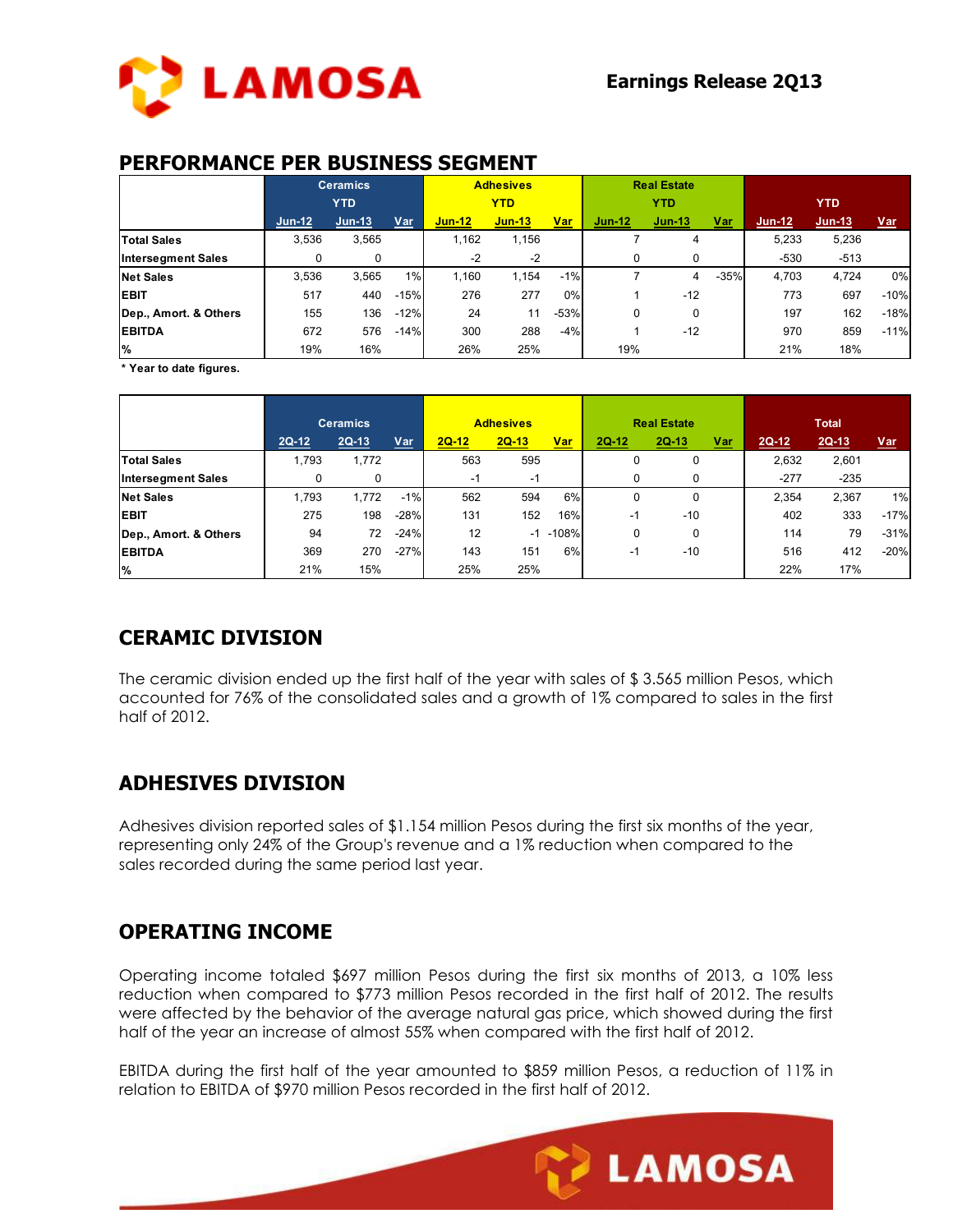

**Earnings Release 2Q13**

Ebitda 2Q-13





# **FINANCIAL PERFORMANCE**

The adequate financial performance and the decreased showed regarding the levels of leverage of the company, allowed according to current credit agreements, to resume during the year the declaration of dividends, proceeding with the payment of a cash dividend of \$ 0.20 MXP per share, as well as a stock dividend of 1%. Also, the lower level of indebtedness reached contributed to significantly reduce the debt financial cost, posting net financial expenses for the first six months of the year of \$ 174 million Pesos, 35% lower than the net financial expenses of \$ 269 million Pesos recorded for the first half of 2012.

Despite the reduction in the net financial expenses, the comprehensive financing cost almost doubled during the first half of the year, ascending to \$ 185 million Pesos, compared with \$ 96 million Pesos recorded during the same period of 2012. This result was mainly due to a foreign exchange loss of \$ 11 million Pesos recorded during the first six months of the year, versus a foreign exchange gain of \$ 173 million Pesos posted during the first half of 2012.



Ī